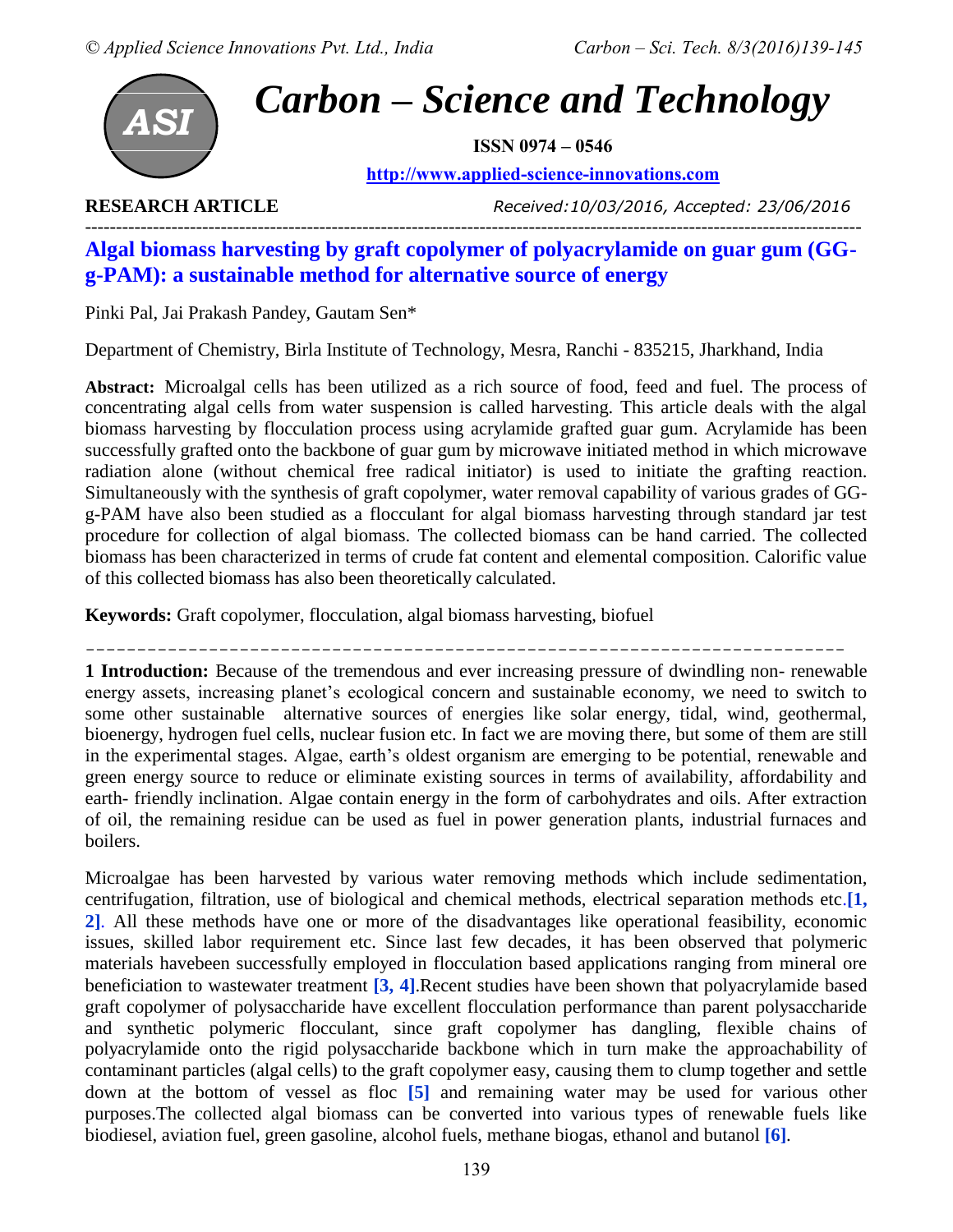This paper describes a contemporary method of synthesis of acrylamide grafted guar gum (GG-g-PAM)by microwave initiated method as described in an earlier study **[7]**.Further, flocculation studies of synthesized grades of the novel graft copolymer have been performed in algal biomass suspension by standard jar test procedure. The high flocculation efficacy of GG-g-PAM makes it highly useful in the field of algal harvesting as it results in speculative (spectroscopic) along with actual (on hand) collection of biomass.The collected biomass has been characterized in terms of crude fat content and elemental composition. Calorific value of this collected biomass has also been measured theoretically by Dulong Formula.

#### **2**. **Materials and methods**:

**2.1. Materials:** Algal suspension was collected from natural water reservoir nearby the BIT, mesra campus. It was a mixed culture of algal cells.

#### **2.2 Synthesis of graft copolymer of Guar gum (GG-g-PAM) by microwave initiated method:**

As per the earlier study, a series of all three grade of GG- g– PAM **[7]** was synthesized by the microwave initiated method as follows. 1 g of guar gum was dissolved in 40 mL distilled water. 10 g of acrylamide was dissolved in 10 mL water and was added to the above solution. They were mixed well. The reaction vessel was subsequently placed on the turntable of a microwave oven. Then, microwave irradiation at 900W of power was performed. Periodically, the microwave irradiation was paused just before boiling of the reaction mixture started and was cooled by placing the reaction vessel in cold water. This microwave *irradiation – cooling* cycle was repeated up to desired time. Once this microwave irradiation process was complete, the reaction vessel and its contents were finally cooled and kept undisturbed for 24 hrs, to complete the grafting reactions. Now, the gel like mass left in the reaction vessel was poured into excess of acetone. The resulting precipitate of graft copolymer was collected and was dried in hot air oven. Subsequently, it was pulverized and sieved. All synthesized grades were purified by solvent extraction method as described earlier **[7]**. The percentage grafting of the all grades of GG- g- PAM was calculated from the equation:

% Grafting = 
$$
\frac{\text{Wt. of graft copolymer - Wt. of Polysaccharide}}{\text{Wt. of Polysaccharide}} \times 100
$$
 (1)

The synthesis details of various grades of the graft copolymer have been shown in Table (1). Characterization of synthesized best grade of GG-g-PAM has been studied earlier as reported in the above mentioned paper.

## **2.3 Characterization of algal biomass**

- **2.3.1 Microscopic analysis:**The microscopic analysis of collected algal biomass was studied by optical microscope (Leica DFC 320). These are shown in Figure (1a and b).
- **2.3.2 Proximate analysis:** It includes the analysis of moisture content, volatile combustible matter (VCM ), total ash and percentage of fixed carbon content.Moisture was determined by gravimetric method by measuring the loss in weight after heating the sample at 100  $^{0}$ C for about 1 hr. in a hot air oven till the weight of sample becomes constant.

| Grade       | Wt. of Guar | Wt. of Acryl- | Time (min) | % Grafting |
|-------------|-------------|---------------|------------|------------|
|             | Gum(g)      | amide $(g)$   |            |            |
| $GG-g-PAM1$ |             |               |            |            |
| $GG-g-PAM2$ |             |               |            | 59         |
| $GG-g-PAM3$ |             |               |            |            |

| Table (1): synthesis details of GG-g-PAM. |  |  |
|-------------------------------------------|--|--|
|-------------------------------------------|--|--|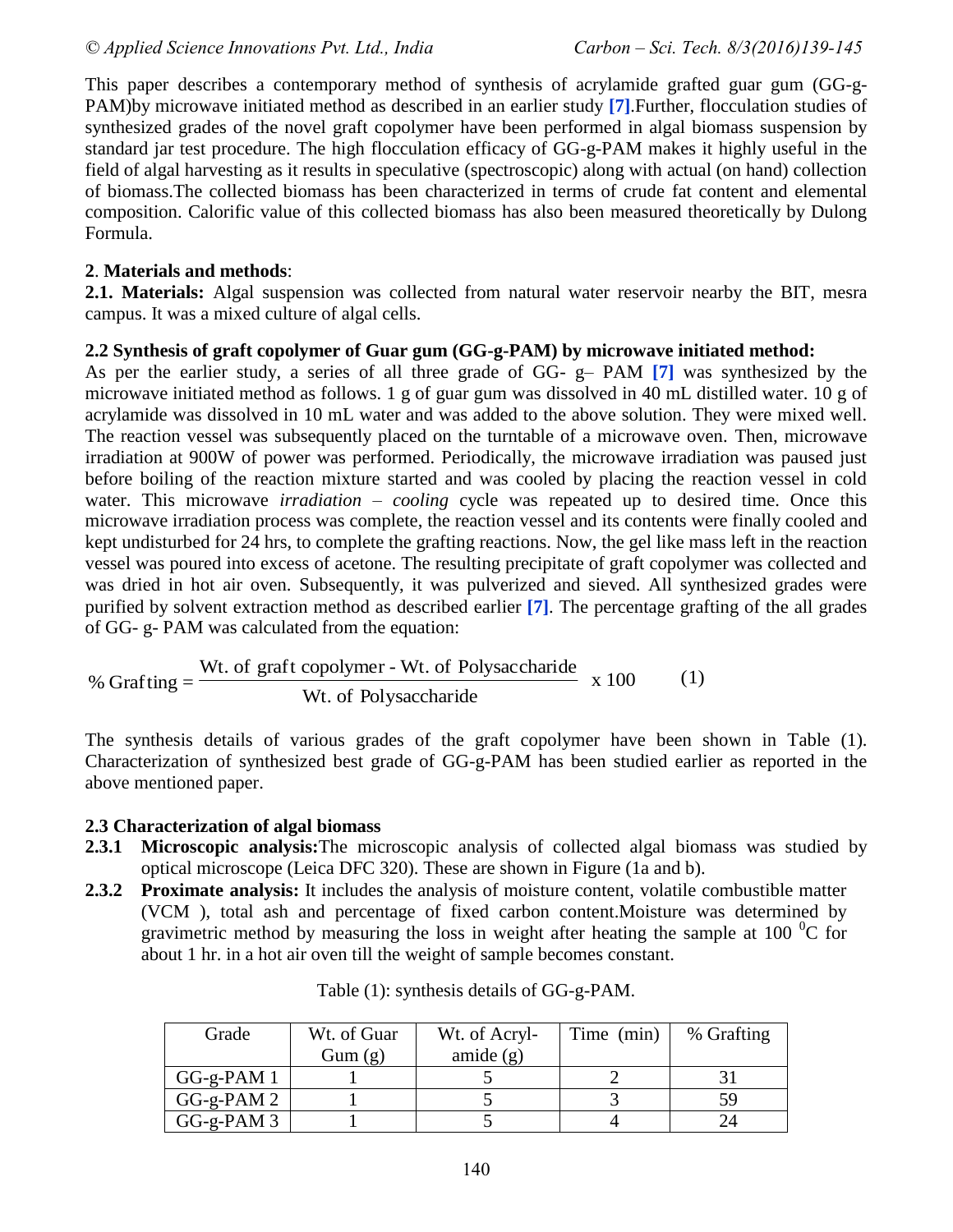*© Applied Science Innovations Pvt. Ltd., India Carbon – Sci. Tech. 8/3(2016)139-145*







Figure (1): (a) microscopic picture of algal cells before flocculation, and (b) microscopic picture of algal cells after flocculation.

Volatile combustible matter (VCM) was also determined gravimetrically by placing the known quantity of dry sample (after removal of moisture content) in muffle furnace at 950  $^{\circ}$ C temperature for seven min. The loss in weight represents VCM of biomass. For determination of total ash content, a known quantity of sample is ignited in muffle furnace at 700- 750  $^{\circ}$ C temperature for about 30 min till constant weight was obtained. The loss in weight shows total ash content. Fixed Carbon is determined directly by deducting the sum total of moisture, ash and volatile combustible matter from 100.

% of Fixed Carbon=  $100-$  % of (Moisture + VCM + Total ash) (2)

The results of proximate analysis have been reported inTable (2).

**2.3.3.Ultimate analysis:**The elemental composition of algal biomass was undertaken with an Elemental Analyzer (Make – M/s Elementar, Germany; Model – Vario EL III). The estimation of carbon, hydrogen, nitrogen, and oxygen were undertaken. The results have been given in Table (3).

**2.3.4 Determination of calorific value:** The amount of heat evolved by complete combustion of fuel is known as calorific value. Calorific value of collected algal biomass (biofuel) was calculated theoretically from elemental composition using *DULONG FORMULA* which is given below.

Calorific value =  $1/100$  [8080 C + 34500 {H- O/8)} + 2240 S] Kcal/ Kg (3)

where C, H, O and S represent the % of carbon, hydrogen, oxygen and sulphur respectively.

**2.3.5 Determination of crude fat by solvent extraction method:** Crude fat represents phospholipids, sterols, fat soluble pigments, fat soluble vitamins etc. along with true fat (triglycerides), is extracted by soxhlet extraction method using n-hexane as a solvent for about 12 hrs. The flow chart for method of extraction of crude fat is illustrated in Figure (2).

Table (2): Proximate analysis of algal biomass.

| Moisture (      | $\gamma_0$ . | (%        | Fixed Carbon (%) |
|-----------------|--------------|-----------|------------------|
| $\mathcal{O}_0$ | M            | Total ash |                  |
| $\cdots$        |              |           | ر _              |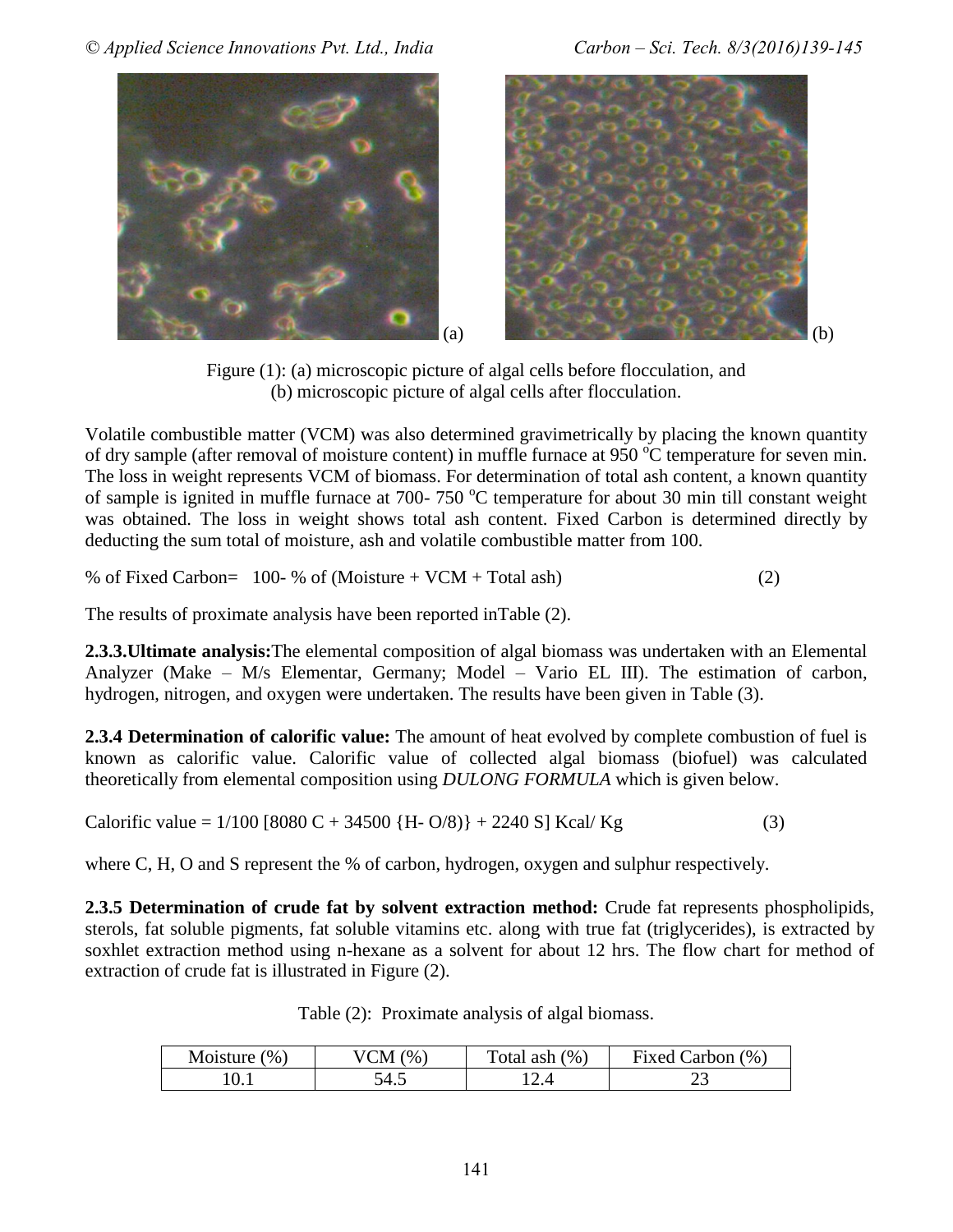Table (3): Ultimate analysis of algal biomass.

| Carbon (%) | Hydrogen | Nitrogen $(\%)$ | Sulphur $(\% )$ | Oxygen $(\%)$ |
|------------|----------|-----------------|-----------------|---------------|
|            | $\%$ .   |                 |                 |               |
| 34.07      | 8.655    | 6.314           | 0.765           | 50.196        |

Known weight of dried sample in soxhlet extraction thimble





Determination of crude fat content

Figure (2): extraction of crude fat.

#### **2.4 Study of algal flocculation efficacy of GG-g-PAM**

Flocculation efficacy of all synthesized grades of GG-g- PAM was studied in algal suspension through standard jar test procedure. Calculated amounts of flocculants (various grades of GG-g-PAM) were added to 5 identical beakers containing 200 mL of algal suspension (Figure 3a).The contents of these beakers were stirred identically in a jar test apparatus (Make: Simeco, Kolkata, India) at 300 rpm for 30 sec, 160 rpm for 2 min, followed by 60 rpm for another 10 min. After proper settling,the supernatant liquid was collected from each beaker and optical density (OD) was measured by calibrated UV- Visible spectrophotometer (Elico SL 159) at wavelength 750 nm to plot flocculation graph (Figure 3b). The percentage recovery was evaluated by the equation mentioned earlier **[8, 9]**.

% Recovery = 
$$
\frac{OD_{750}(t_0) - OD_{750}(t)}{OD_{750}(t_0)} \times 100
$$
 (4)

where t<sub>0</sub> is the initial reading (at 0 hr.) and t is the final reading (at time t). Further, the algal suspension in each beaker with optimized dose of flocculent was kept undisturbed for about 3 hrs. The algal biomass settled at bottom was collected by decantation process. It was then dried in hot air oven at about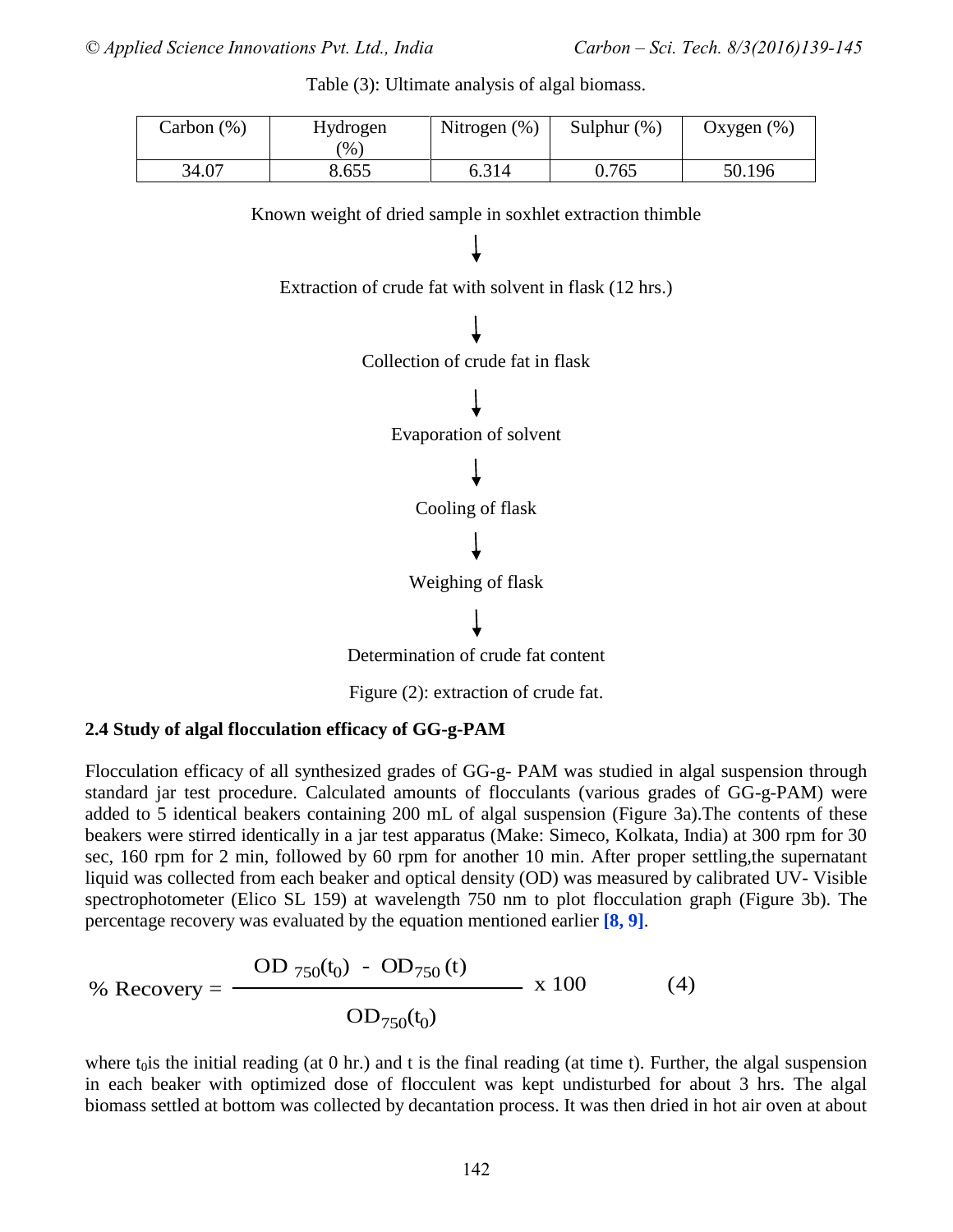40 ˚C. Simultaneously, the biomass from control algal suspension was also collected.The percentage recovery by gravimetric method was measured by the equation mentioned below.

% Recovery (Gravimatric method) = Wt. of algae recovered by flocculant  $x 100 (5)$ W<sub>t.</sub> of algae in control

The flocculation efficacy thus studied for guar gum and various grades of GG-g-PAM have been graphically illustrated in Figure (3b).

#### **3. Results and discussion:**

**3.1 Synthesis of graft copolymer of Guar gum (GG-g-PAM) by microwave initiated method:** All grade of GG -g-PAM has been synthesized by microwave initiated method as described earlier **[7]**. The synthesis details have been tabulated in Table (1). The C- H bond breaks preferentially (due to its greater polarity than C- C band) in the presence of microwave irradiation to form free radical site on the backbone of guar gum, from where the graft chains of monomer (acrylamide) grow. The detailed mechanism of synthesis has been discussed earlier **[7]**.



Figure (3): (a) flocculation efficacy of various grades GG-g-PAM in jar test apparatus, (b) flocculation characteristics of Guar Gum and synthesized grades of GG-g-PAM and (c) Mechanistic rationale of algal flocculation.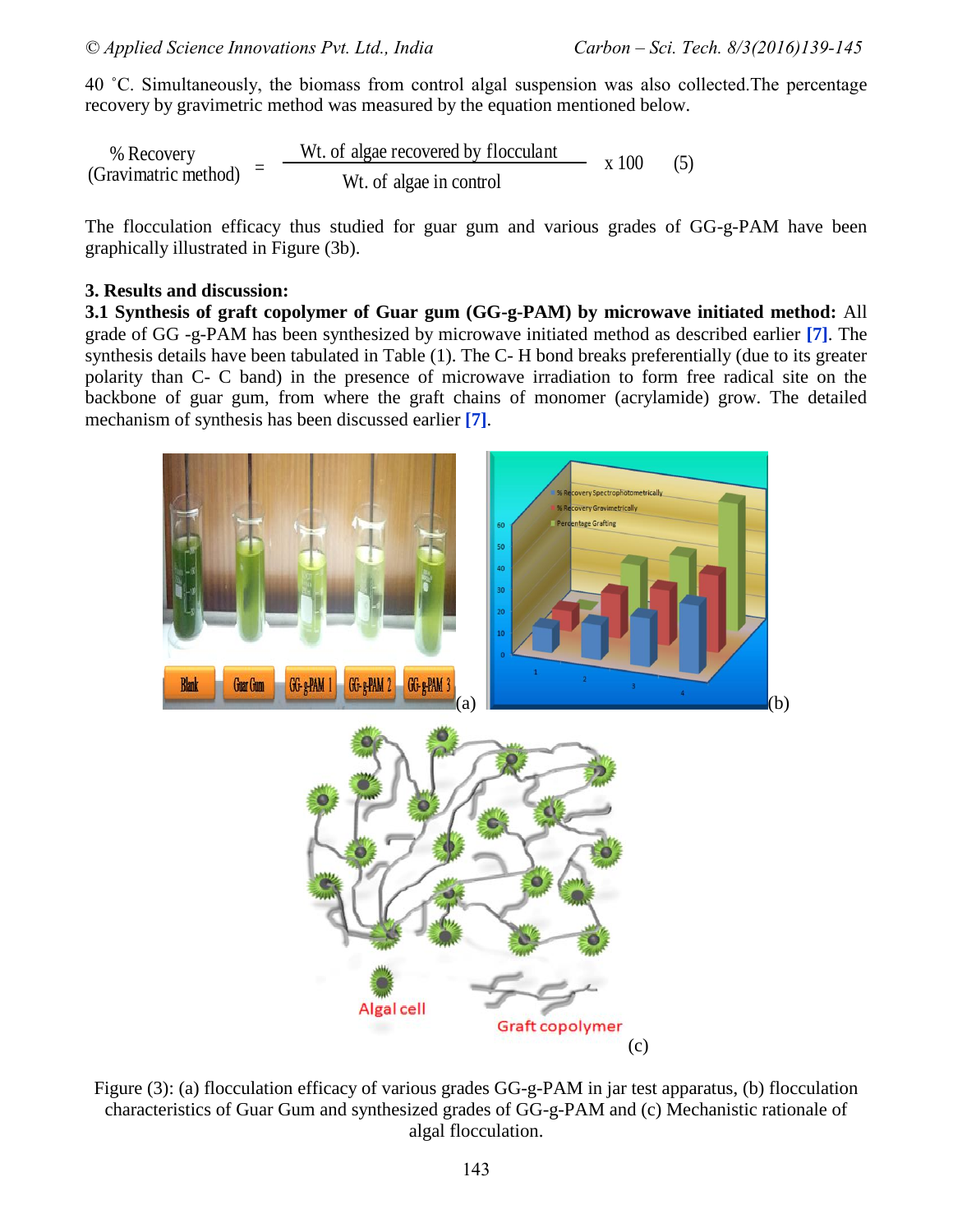## **3.2 Characterization of algal biomass:**

**3.2.1Microscopic analysis of microalgae:** Microscopic pictures of algal cells before flocculation (Figure 1a) shows that different algal cells are uniformly distributed throughout the suspension and algal cells after flocculation (floc) indicate that (Figure 1b) the vitality of algal cells was maintained after flocculation. The cells were alive, flawless and unbroken but clump together in a massive mass. These pictures confirm that algal biomass was not destroyed by flocculation process using GG-g-PAM as a flocculant.

**3.2.2 Proximate analysis:**The percentage of moisture, volatile combustible matter, total ash and fixed carbon is given in Table (2). The Fixed carbon content of algal biomass is significantly high to be used as fuel.

**3.2.3 Ultimate analysis:** The percentage composition of element is given in Table (3), which shows that collected biomass is rich in carbon content thus it may be used as biofuel.

**3.2.4 Determination of calorific value:** The theoretically calculated calorific value of algal biomass by *DULONG FORMULA* has been found 3591.26 Kcal/ Kg. It means that collected algal biomass has high calorific value to compete other fuels.

**3.2.5 Determination of crude fat content:** The percentage of crude fat extracted from algal biomass has been found 32.0% indicating that biomass contain good amount of crude fatwhich is sufficient to be converted into biodiesel/ biofuel.

**3.3 Study of algal flocculation efficacy of GG-g-PAM:** The long, dangling chains of polyacrylamide get attached onto the straight, rigid backbone of guar gum, form comb like structure. This modified structure enhances the hydrodynamic volume and thus radius of gyration of graft copolymer, this in turn forms bridges between algal cells due to the increase in their approachability **[5]** and every algal cell may connect two or more such type of links.The algal cells get entrapped in this modified structure. In other words, polymeric chains get adsorbed onto the surface of one or more algal cells. In this way, the algal cells draw closer to each other and accumulate in the form of floc which settles down due to the action of gravity.

Among the various grade of GG- g-PAM the optimized grade (GG-g-PAM 2) showed highest flocculation efficacyi.e. most clear supernatant liquid. It can be clearly seen in Fig. 3a. This is due to highest percentage of grafting i. e. highest hydrodynamic volume. The parent polysaccharide (guar gum) showed least flocculation efficacy among various synthesized grades of graft copolymer, due to being of least hydrodynamic volume because it does not have comb like structure of grafted chains.This act of flocculation process exquisitely corroboratesthe bridging mechanism concerned subsequently with the phenomenon **[10, 11]**.

**4. Conclusions:** An adequate, productive and valuable method for algal biomass harvesting by flocculation induced by graft copolymer of GG-g-PAM was developed. The collected biomass can be used for the production of biofuel/ biodiesel etc. Thus, this technique is capable of lowering the scarcity of fuel demand to a great extent and opens the door for large scale production of algal biomass.

**Acknowledgment:** Authors acknowledge for the financial support from Department of Science and Technology, New Delhi, India, in the form of research grant (Sanction order No. SR/WOS-A/ET-13/2014) to carry out the reported research. The authors also acknowledge the support of Central Instrumentation Facility (CIF) – BIT Mesra.